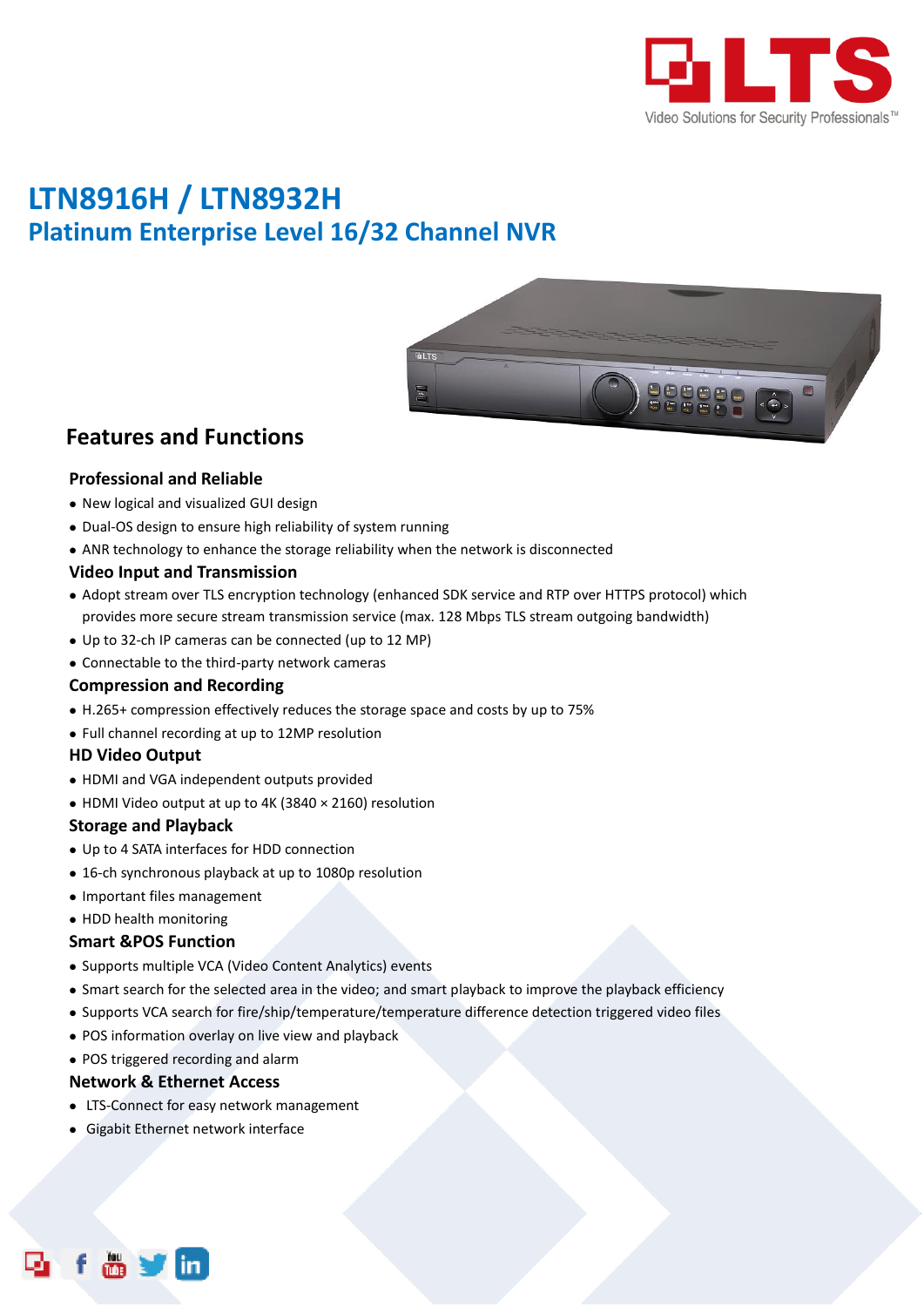

## **Specifications**

| <b>Model</b>                 |                                    | <b>LTN8916H</b>                                                                                                                                                            | <b>LTN8932H</b> |  |
|------------------------------|------------------------------------|----------------------------------------------------------------------------------------------------------------------------------------------------------------------------|-----------------|--|
| Video/Audio<br>input         | IP video input                     | $16$ -ch                                                                                                                                                                   | $32$ -ch        |  |
|                              |                                    | Up to 12 MP resolution                                                                                                                                                     |                 |  |
|                              | Two-way audio                      | 1-ch, RCA (2.0 Vp-p, 1 k Ω)                                                                                                                                                |                 |  |
| <b>Network</b>               | <b>Incoming bandwidth</b>          | 160 Mbps                                                                                                                                                                   | 256 Mbps        |  |
|                              | <b>Outgoing bandwidth</b>          | 256 Mbps                                                                                                                                                                   |                 |  |
|                              | <b>Remote connection</b>           | 128                                                                                                                                                                        |                 |  |
| Video/Audio<br>output        | <b>Recording resolution</b>        | 12 MP/8 MP/6 MP/5 MP/4 MP/3 MP/1080p/UXGA/720p/VGA<br>/4CIF/DCIF/2CIF/CIF/QCIF                                                                                             |                 |  |
|                              | <b>CVBS output</b>                 | 1-ch, BNC (1.0 Vp-p, 75 Ω), resolution: PAL: 704 × 576, NTSC: 704 × 480                                                                                                    |                 |  |
|                              | <b>HDMI1 output</b><br>resolution  | 4K (3840 × 2160)/60Hz, 4K (3840 × 2160)/30Hz, 2K (2560 $\times$ 1440)<br>/60Hz, 1920 × 1080p/60Hz, 1600 × 1200/60Hz, 1280 × 1024/60Hz,<br>1280 × 720/60Hz, 1024 × 768/60Hz |                 |  |
|                              | <b>VGA output</b><br>resolution    | 2K (2560 $\times$ 1440)/60Hz, 1920 $\times$ 1080p/60Hz, 1280 $\times$ 1024/60Hz, 1280<br>×720/60Hz, 1024 × 768/60Hz, HDMI1/VGA Simultaneous Output                         |                 |  |
|                              | <b>HDMI2 output</b><br>resolution  | $1920 \times 1080/60$ Hz, $1280 \times 1024/60$ Hz, $1280 \times 720/60$ Hz, $1024 \times$<br>768/60Hz                                                                     |                 |  |
|                              | Audio output                       | 1-ch, RCA (Linear, $1 K\Omega$ )                                                                                                                                           |                 |  |
|                              | <b>Decoding format</b>             | H.265/H.265+/H.264/H.264+/MPEG4                                                                                                                                            |                 |  |
| <b>Decoding</b>              | Live view / Playback<br>resolution | 12 MP/8 MP/6 MP/5 MP/4 MP/3 MP/1080p/UXGA/720p/VGA<br>/4CIF/DCIF/2CIF/CIF/QCIF                                                                                             |                 |  |
|                              | Synchronous playback               | $16$ -ch                                                                                                                                                                   |                 |  |
|                              | Capability                         | 2-ch @ 12 MP (20fps) / 4-ch @ 8 MP (25fps) / 8-ch @ 4MP (30fps) /<br>16-ch @ 1080p (30fps)                                                                                 |                 |  |
| <b>Network</b><br>management | <b>Network protocols</b>           | TCP/IP, DHCP, LTS-Connect, DNS, DDNS, NTP, SADP, SMTP, NFS, iSCSI,<br>UPnP™, HTTPS                                                                                         |                 |  |
|                              | <b>SATA</b>                        | 4 SATA interfaces for 4HDDs                                                                                                                                                |                 |  |
| <b>Hard disk</b>             | Capacity                           | Up to 8TB capacity for each HDD                                                                                                                                            |                 |  |
|                              | <b>eSATA</b>                       | 1 eSATA interface                                                                                                                                                          |                 |  |
| <b>External</b><br>interface | <b>Network interface</b>           | 2 RJ-45 10/100/1000 Mbps self-adaptive Ethernet interfaces                                                                                                                 |                 |  |
|                              | Serial interface                   | 1 RS-485 (half-duplex), 1 RS-232                                                                                                                                           |                 |  |
|                              | <b>USB</b> interface               | Front panel: 2 × USB 2.0; Rear panel: 1 × USB 3.0                                                                                                                          |                 |  |
|                              | Alarm in/out                       | 16/4 (16/8 optional)                                                                                                                                                       |                 |  |
| General                      | Power supply                       | 100 to 240 VAC                                                                                                                                                             |                 |  |
|                              | Power                              | $\leq 80$ W                                                                                                                                                                |                 |  |
|                              | Consumption<br>(without hard disk) | $\leq 20$ W                                                                                                                                                                |                 |  |
|                              | <b>Working temperature</b>         | -10 °C to 55 °C (14 °F to 131 °F)                                                                                                                                          |                 |  |
|                              | <b>Working humidity</b>            | 10 to 90 %                                                                                                                                                                 |                 |  |
|                              | Dimensions (W×D×H)                 | 445 × 400 ×71 mm (17.5"× 15.7" × 2.8")                                                                                                                                     |                 |  |
|                              | Weight<br>(without hard disk)      | $\leq$ 5 kg (11 lb)                                                                                                                                                        |                 |  |

**Reference**